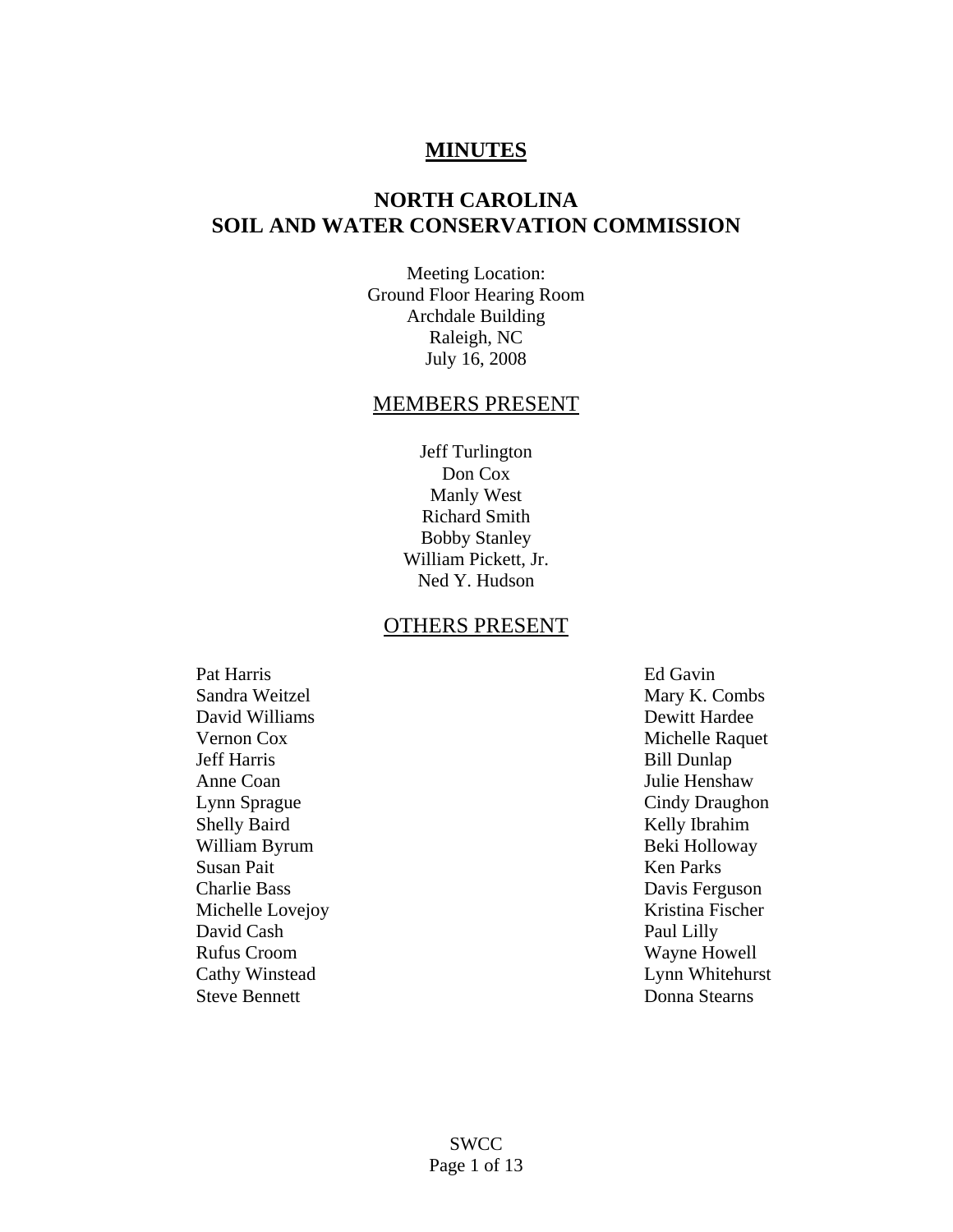### **Summary of Actions Taken by the Commission**

- 1. The following supervisor appointment was **approved:** 
	- Michael L. Ferguson Gaston County
- 2. The Commission **approved** the following Designation of a Technical Specialist:
	- Bradley Chase Mackey of Lenoir County
- 3. The Commission **approved** supervisor contracts for the following:
	- Nancy Taylor -Burke SWCD District BMP, Microirrigation System - (Contract # 12-2008-12-03)- \$26,152.00.
	- Dennis Simmons Caswell SWCD 5-Year Sod Based Rotation (Contract # 17-2008-18-02) - \$5,600.00.
	- Robert E. Brinkley Hertford SWCD Well Closures (Contract # 46-08-502-04) - \$1,481.00.
	- C. H. Johnson Harnett SWCD Grassed Waterway (Contract # 43-08-898-02) - \$1,750.00.
	- Charles Hughes Lenoir SWCD- Nutrient Management (Contract #54-08-09-09) - \$1,513.00.
	- Jeff Maness Montgomery SWCD Water System, Heavy Use Area Protection, Stream Crossing, and Livestock Exclusion – (Contract #62-08-04-16) - \$12,631.00.
	- 4. The Commission **approved** the resolution to have the Attorney General take all appropriate action to obtain compliance with the terms of the cost share agreement of Mr. Warren Miller.
	- 5. The Commission **approved** the extension of contracts for Mr. Roland Bell and Mr. Charles Allen of Washington SWCD.
	- 6. The Commission **approved** the PY 2009 Allocation of ACSP Financial Assistance pending the Governor's approval of the State budget. The seven districts that have not sent in their plans will have an automatic release of suspended funds upon receipt of their plans.
	- 7. The Commission **approved** the PY 2009 Allocation of CCAP Financial Assistance and BMP funds.

#### SWCC Page 2 of 13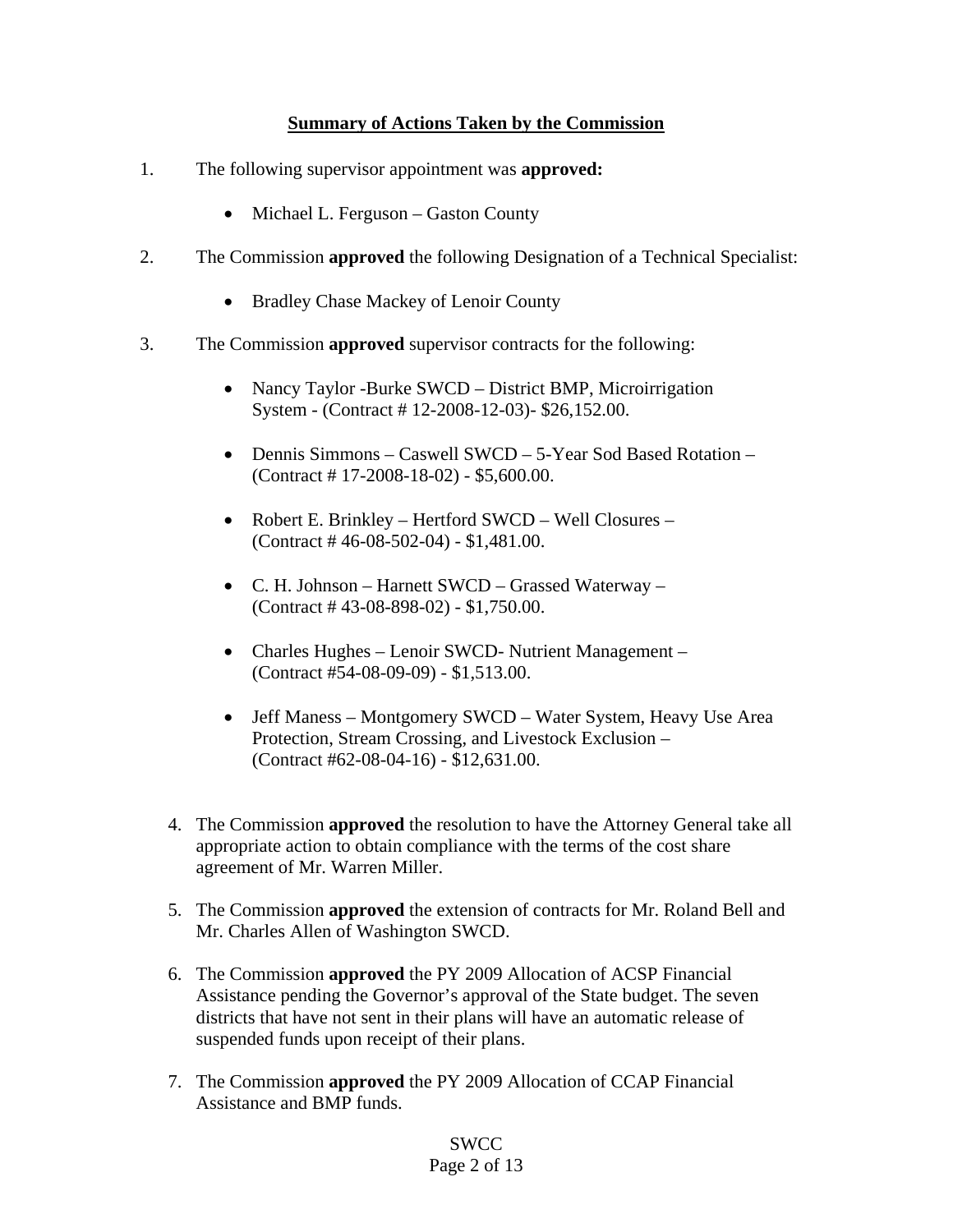- 8. The Commission **approved** the PY 2009 Allocation of Technical Assistance Funds.
- 9. The Commission **approved** the Second Allocation of the Drought Response Program.
- 10. The Commission **approved** the recommendation of the TRC to modify the existing cost share practice for Agricultural Pond Renovation and Repair, which would allow controlled livestock access in cases where it is technically infeasible to provide off-pond livestock watering tanks.
- 11. The Commission **approved** the recommendation of the TRC to modify the existing cost share practice for Agricultural Water Supply Pond, which would modify the requirement for engineering approval to allow any individual with the appropriate level of job approval authority for ponds to approve ponds.
- 12. The Commission **approved** the recommendation of the TRC that Conservation Irrigation Conversion be approved as a new cost share practice for the Drought Response Program.
- 13. The Commission **approved** the recommendation of the TRC that the changes of the ACSP Average Costs for PY-2009 be allowed.
- 14. The Commission **approved** the 2009 ACSP Detailed Implementation Plan.
- 15. The Commission **approved** the changes made to the PY 2009 CCAP Average Costs List.
- 16. The Commission **approved** The CCAP PY-2009 Detailed Implementation Plan.

#### **Preliminary Items**

The July 16, 2008 meeting of the North Carolina Soil and Water Conservation Commission was held in the Ground Floor Hearing Room of the Archdale Building, 512 N. Salisbury Street, Raleigh, NC.

Chairman Turlington charged the Commission members to declare any conflict of interest or appearance of conflict of interest that may exist for agenda items to be considered by the Commission as mandated by Executive Order Number One. None were noted.

Chairman Turlington called the meeting to order at 9:03 a.m. He welcomed everyone to the Commission meeting. He asked that everyone in the room introduce themselves.

### **SWCC** Page 3 of 13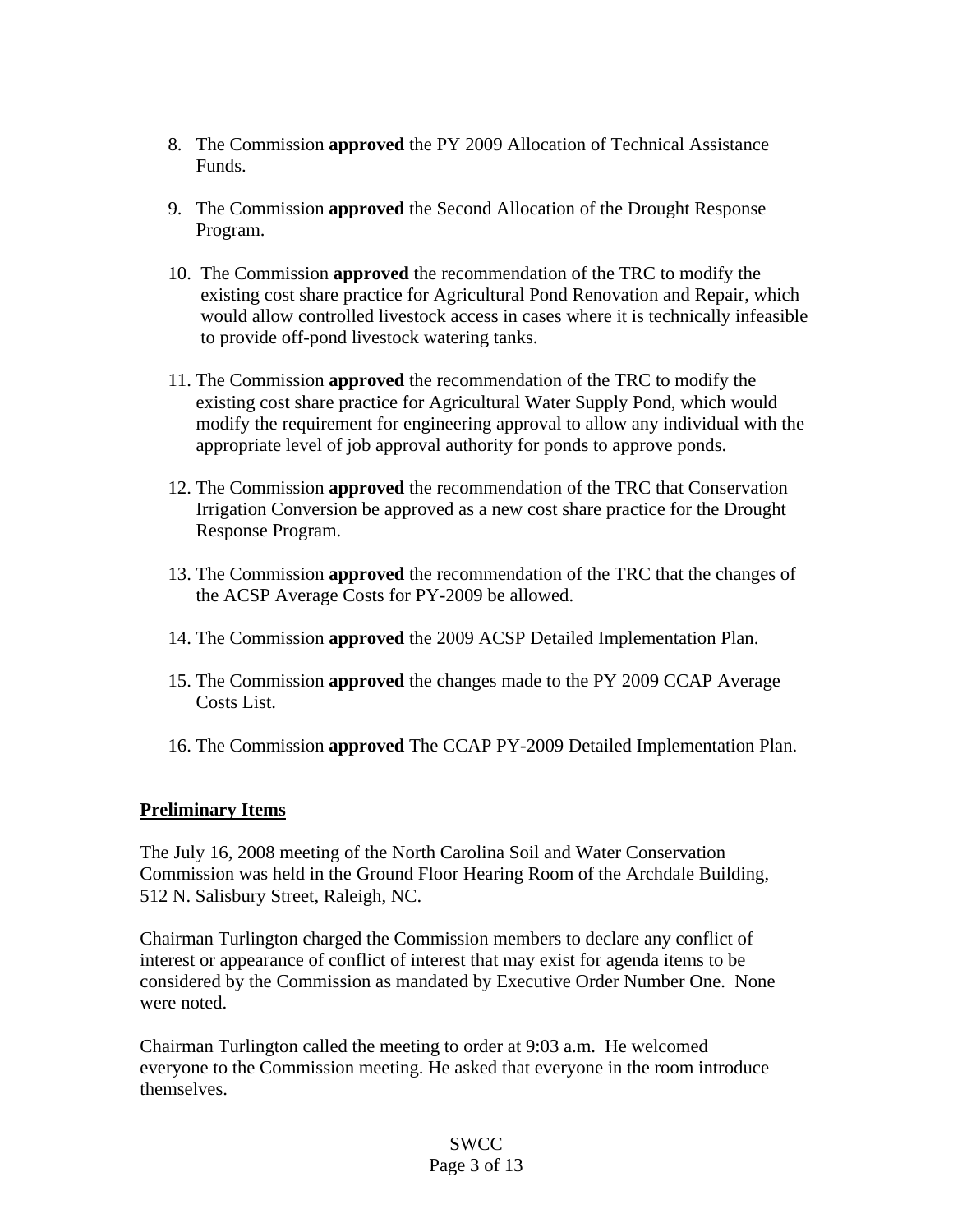### **Approval of Agenda**

Chairman Turlington stated that on Item #4 of the agenda, *The One-Third Policy Survey Results* would be struck from the Agenda. Two items would be added to #8 of the Action Items: #8A - *The Warren Miller Resolution* and #8B - *The Request for Extension of Program Year 2006*.

Mr. Manly West offered a motion to approve the agenda as amended, with Mr. Richard Smith providing a second. The motion carried.

### **Approval of Minutes**

The May 27, 2008 minutes were amended with the addition of Ned Y. Hudson as attending that meeting.

Mr. Ned Hudson offered a motion to approve the minutes as amended. Mr. Bobby Stanley provided a second and the motion carried.

### **INFORMATIONAL ITEMS**

### **Division Report**

Ms. Pat Harris gave a power point presentation for her Division Report. (See attachment.)

- Division established in 1979 to administer a comprehensive statewide program to protect and conserve the state's soil and water conservation resources.
- Mission Statement-foster voluntary incentive-driven natural resource management for the benefit of the environment, economy and all citizens
- There are currently 66 positions in the division with 54 appropriated positions, 11 on receipt supported funds, and 1 position on split funds.
- The guiding principles of the Division are:
	- o locally-led conservation
	- o non-regulatory
	- o voluntary
	- o incentive -based

Ms. Harris presented the Organizational Chart of the Division beginning with the Administrative positions. She then proceeded to the Technical Services Section,

#### SWCC Page 4 of 13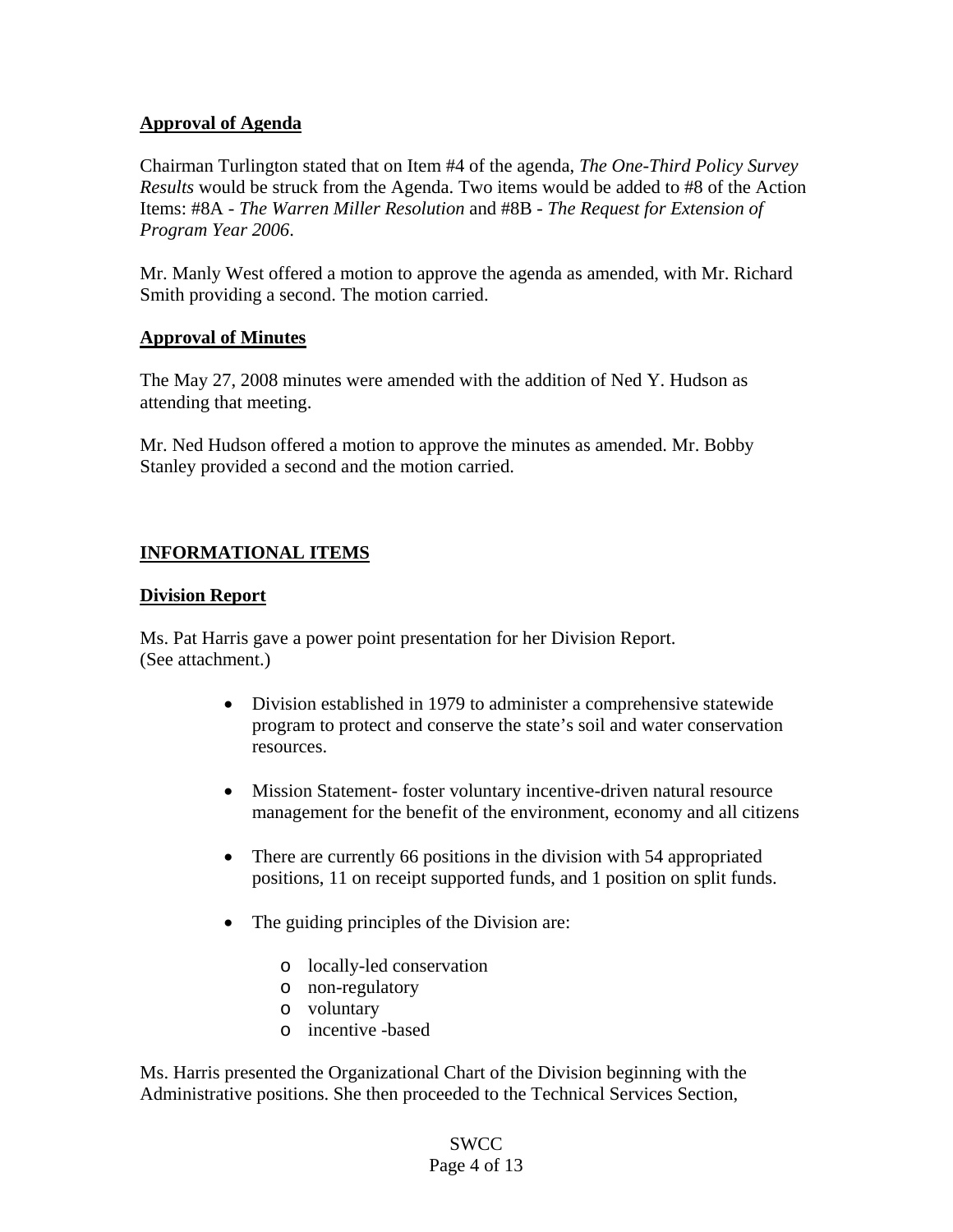the NonPoint Source Program, the Conservation Reserve Enhancement Program, and District Operations.

Ms. Harris introduced Cindy Draughon who is the new Public Information Officer for the Division. She also stated that Susan Pait, Lynn Sprague and Portia Hargrove would be leaving the Division at the end of July.

Regarding the budget, Ms. Harris stated that division funds were as follows:

- Appropriated funds in the amount of \$16.2 million were used for salaries, operating funds, and Ag Cost Share.
- Special Funds were in the amount of \$13.5 million.
- Financial Management included cost saving measures in travel and in use of mobile phones.
- No money was reverted.

Ms. Harris stated that the managers will be going through training at the end of August to get more responsibility for their individual programs.

Ms. Harris reported that costs are increasing especially with division motor fleet cars There will be a \$50,000 increase in supervisor travel funds once the governor signs the budget. This is non-recurring funds.

Ms. Harris reported on the District Operations Work Group, which met on May 20, 2008. It was composed of 3 district supervisors, 3 area coordinators, a district employee, Chester Lowder, Cecil Settle, Lynn Sprague and herself.

This group was charged with prioritizing tasks in order to develop the District Operations scope of work within policies, guidelines, and given resources that would be used as a basis to establish the Memorandum of Understanding (MOU) and operational agreements between the Association and the Division.

Ms. Harris stated that the Transition Plan for District Operations due to Mr. Sprague's leaving consist as follows:

- Area coordinators will report to Director
- Sandra Weitzel appointed Team Leader
- 2008-2009 Staff Assignments
- Continue to deliver quality services to districts by District Ops, Technical Services, and Nonpoint Source
- Assessing the division's workload and looking for improvement opportunities
- Expand and enhance the capacity of the conservation partnership

The Agriculture Task Force is a voluntary work group that will advise and make recommendations to the Commission. It will be made up of representatives from the Division, Cooperative Extension Service, FSA, NRCS, NCDA&CS, Farm Bureau, and

## SWCC Page 5 of 13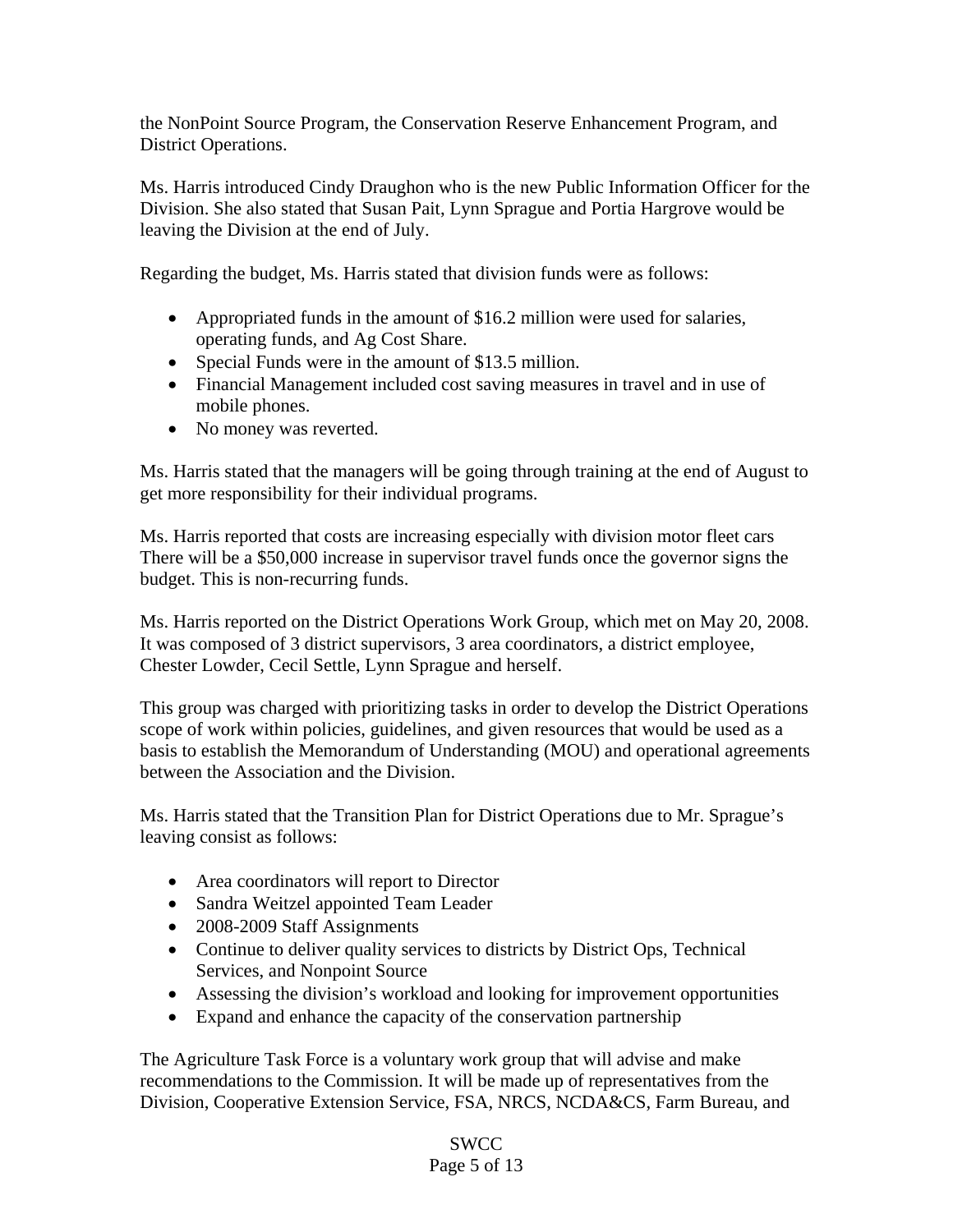the State Grange. The first meeting will be held on August 5, 2008 at 1:30 p.m. at the NCDA&CS Agronomic Division building.

## **NCACSP – Annual Spot Checks for PY 2008**

Ms. Michelle Raquet reported that the annual spot checks for program year 2008 have been turned in except for three districts—Lenoir, Pender, and Rowan.

### **NRCS Report**

Ms. Mary Combs presented the NRCS report noting the following items:

- EQIP (Environmental Quality Incentive Program the backlog of contracts have been reduced from 42% to 8%.
- $\blacksquare$  WHIP Wildlife Habitat Incentive Program the backlog of contracts have been reduced from 30% to 1%.
- Additional \$1,000,000 in EQIP funds, which must be used by August 15, 2008.
- Restructuring Plan Trying to place staff in high priority workload counties. Two technicians recently were assigned to heavy duties counties. There are 190 FTE in the state at present. The goal is 185.
- A pre-audit was conducted regarding the swine industry, which was very positive data.
- National Training will be held in August 2008.

Regarding personnel changes, Lane Price, who has been Assistant for Technology for NRCS, has been chosen by head quarters to serve in leadership. He will remain in North Carolina.

### **The Association Report**

Mr. Bobby Stanley reported on the following places and events he has attended or will attend as President of the Association:

- June 10 Attended James Ferguson's fish fry in Haywood County
- $\blacksquare$  June 17 Met with Steve Troxler's ADF-PT group
- $\blacksquare$  June 27 Attended the Resource Conservation Workshop
- Ully 1 Worked on the Memorandum of Understanding
- August SENACD Meeting in Biloxi, Mississippi
- August  $18-22 DEW$

Mr. Stanley stated he planned to attend most of the Fall Area meetings.

He asked all supervisors to encourage their districts of the benefits of having an association director.

> SWCC Page 6 of 13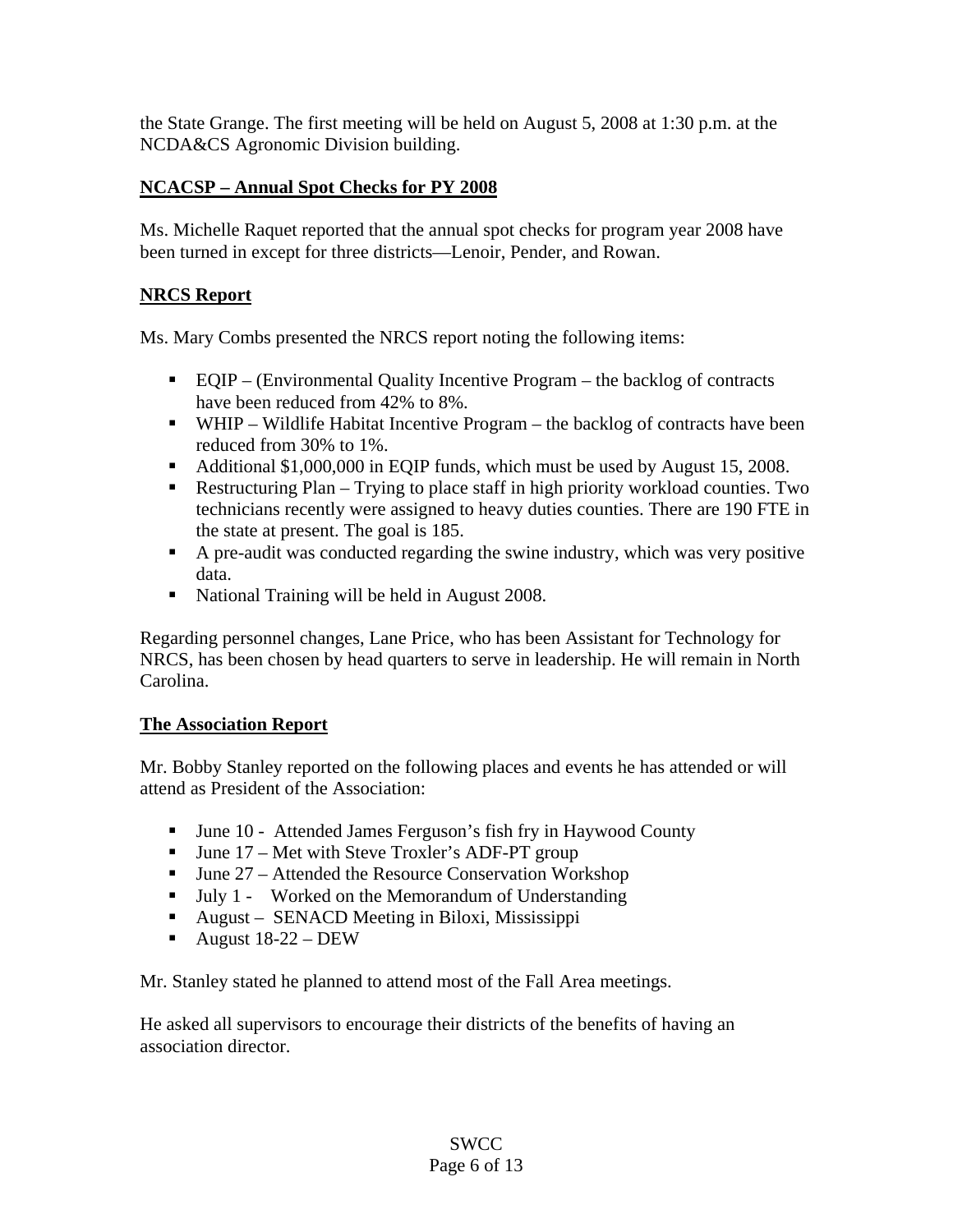## **ACTION ITEMS**

### **Consent Agenda**

Mr. Richard Smith made a motion to approve the agenda. Mr. Don Cox provided a second and the motion carried.

### **Nomination of Supervisors**

The following supervisor was approved for appointment:

 • Mr. Michael L. Ferguson filling the un-expired term of R. Wilson Barnett of Gaston SWCD.

### **Approval of Technical Specialist**

The following applicant was approved as a Technical Specialist:

• Mr. Bradley Chase Mackey from Kinston, NC.

## Approval of Supervisor Contracts

The following supervisor contracts were approved:

- Ms. Nancy Taylor of Burke SWCD District BMP, Microirrigation System Contract # 12-2008-12-03 in the amount of \$26,152.
- Mr. Dennis Simmons of Caswell SWCD- 5-Year Sod Based Rotation Contract # 17-2008-18-02 in the amount of \$5,600.
- Mr. Robert E. Brinkley of Hertford SWCD Well Closures Contract # 46-08-502-04 in the amount of \$1,481.
- Mr. C.H. Johnson of Harnett SWCD Grassed Waterway Contract #43-08-898-02 in the amount of \$1,750.
- Mr. Charles Hughes of Lenoir SWCD Nutrient Management Contract # 54-08-09-09 in the amount of \$1,513.
- Mr. Jeff Maness of Montgomery SWCD Water System, Heavy Use Area Protection, Stream Crossing and Livestock Exclusion – Contract # 62-08-04-16 in the amount of \$12,631.

#### **Request for Extension of Program Year 2006 ACSP Contracts**

Mr. David Williams presented photos regarding the structure on the Warren Miller farm. The structure was to be used for manure storage and instead it was used for feeding his cattle. He has also been feeding cattle too close to the stream.

The Board has asked that the State initiate proceedings to collect the pro-rated repayment.

### **SWCC** Page 7 of 13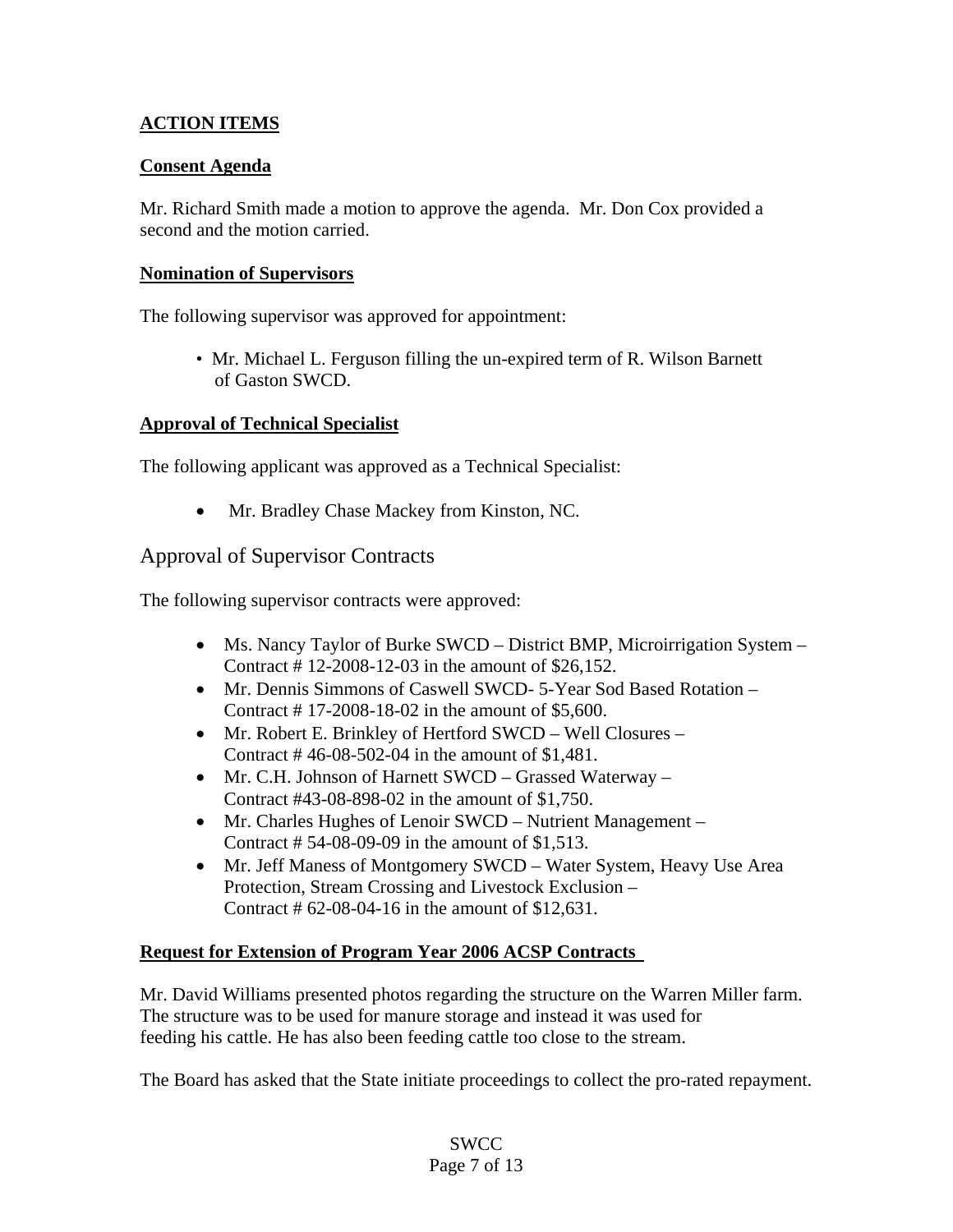Mr. Miller has asked that the Commission's consideration to turn it back to the Board and not to have to pay.

Chairman Turlington stated that this situation had been discussed at the May Commission meeting. The Board asked that the Commission resolve this matter. Mr. Miller has been documented in and out of compliance many times.

Chairman Turlington stated that it has been requested that the Commission forward this matter to the Attorney General's office along with the following resolution.

Mr. Ned Hudson presented the resolution:

The Commission requests that the Attorney General take all necessary and appropriate action to obtain compliance with the terms of the cost share agreement with Mr. Warren Miller or in the alternative to recover damages for breech of the agreement.

Mr. Ned Hudson moved that the Commission approve this resolution. Mr. Bobby Stanley provided a second. The motion carried

Ms. Michelle Raquet stated that there are two contracts that needed extension approvals.

Mr. Paul Lilly and Mr. Wayne Howell presented the extension request for Mr. Roland Bell of Washington County, Contract #94-06-18-11. Mr. Lilly stated that the project had been completed. The problem had been getting the paperwork in on time for payment to be paid out by the deadline.

Mr. Lilly also presented Newco Farms, Inc that is owned by Charles Allen, Contract #94-06-14-11. Mr. Lilly stated that Mr. Allen has been undergoing extensive health problems and this has delayed his finishing the project. He requested an extension due to his health problems.

Mr. Richard Smith offered a motion that these two extensions be approved. Mr. Manly West provided a second. The motion carried.

#### **Initial Allocation of ACSP Financial Assistance (BMP) Funds for Program Year 2009 (Pending Budget Approval)**

Mr. David Williams reported the following allocation funds:

### SOURCE

- 2009 Appropriation \$5,176,066
- Cancel/Expired from 2006 \$1,067,702
- Released 2008 CREP Earmark \$124,943
- Released 2008 Impaired/Impacted Earmark \$77,441
- Released 2008 Drought Earmark \$42,144

# SWCC

# Page 8 of 13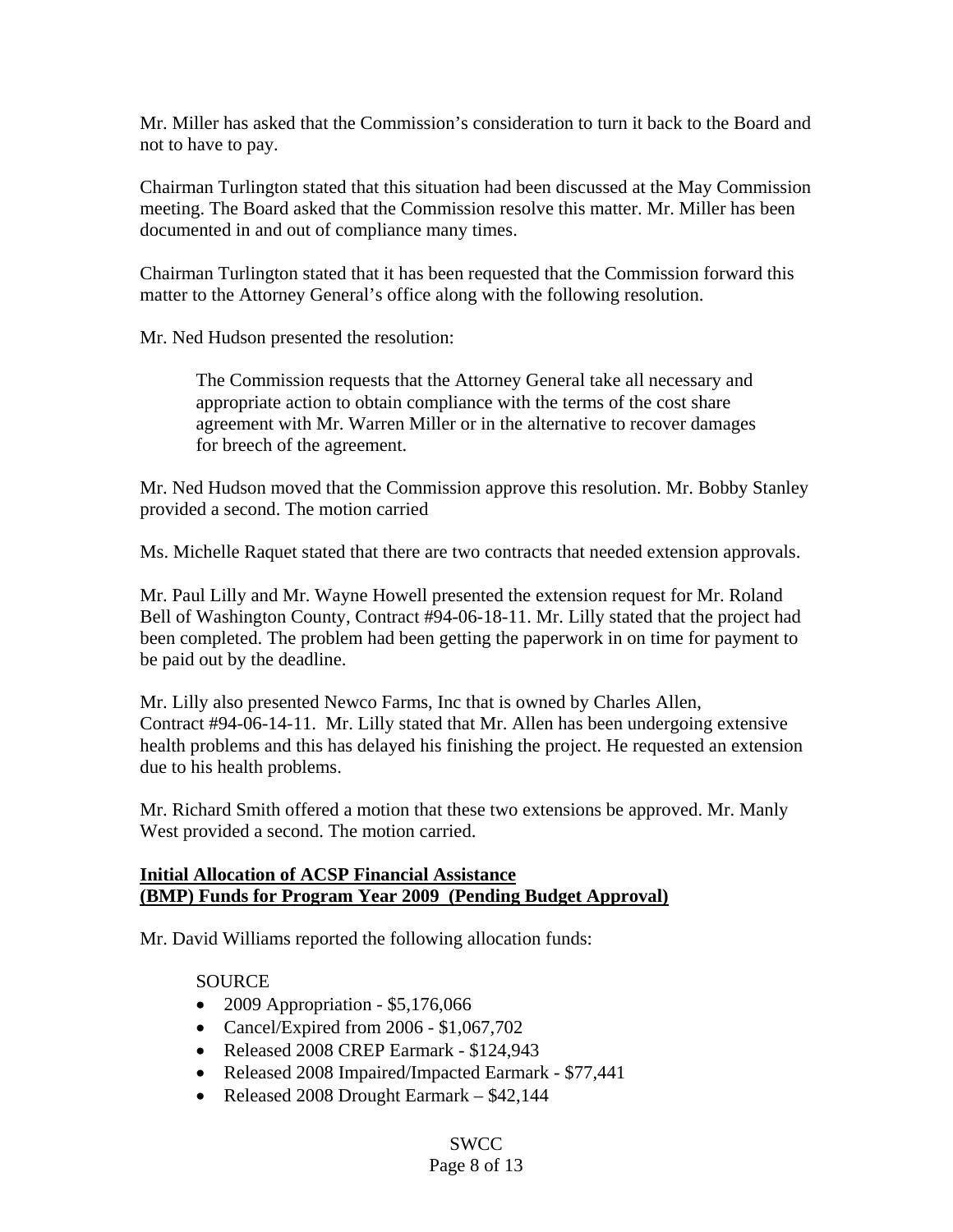- Cancelled/Released 2008 Regular Cost Share \$411,286
- Total Available Funds \$6,899,582

### RESERVE FUNDS

- 5% Contingency \$258,803
- Previous Drought Earmark \$1,000,000
- July Allocation  $$5,640,779$

Mr. Williams stated that the proposed allocation transfers \$25,057 of regular cost share to CREP Earmark and \$22,559 of regular cost share funds to Impaired/Impacted Streams Initiative Earmark.

Mr. Williams requested that the Commission suspend the allocations for the three districts (Lenoir, Pender, Rowan) that have not turned in their spot checks and the four districts (Caswell, Johnston, Macon, Person) that have incomplete strategy plans.

Mr. Williams said with approval from the Commission, funds would be released once an acceptable plan was received from each of the seven districts.

Mr. Don Cox made a motion that approval of the allocation pending the Governor's approval of the budget and with the automatic release of suspended funds for the seven districts. Mr. Manly West provided a second. The motion carried.

### **Initial Allocation of CCAP Financial Assistance (BMP) Funds for Program Year 2009**

Ms. Julie Henshaw presented the following PY2009 CCAP Allocation:

- 2009 Appropriation \$175,090
- <sup>2007</sup> Grant Unencumbered Funds \$988,206
- Total Available Funds \$1,163,296

Ms. Henshaw requested that the allocation of \$1,163,296 for 65 districts for the CCAP Program be approved.

Mr. Manly West made a motion to approve the allocation. Mr. Don Cox provided a second. The motion carried.

### **Allocation of Technical Assistance Funds for Program Year 2009**

Mr. David Williams presented the PY 2009 Technical Assistance which covers salaries and benefits for 110.85 Full Time Employees (FTE) and 98 districts will benefit from this allocation.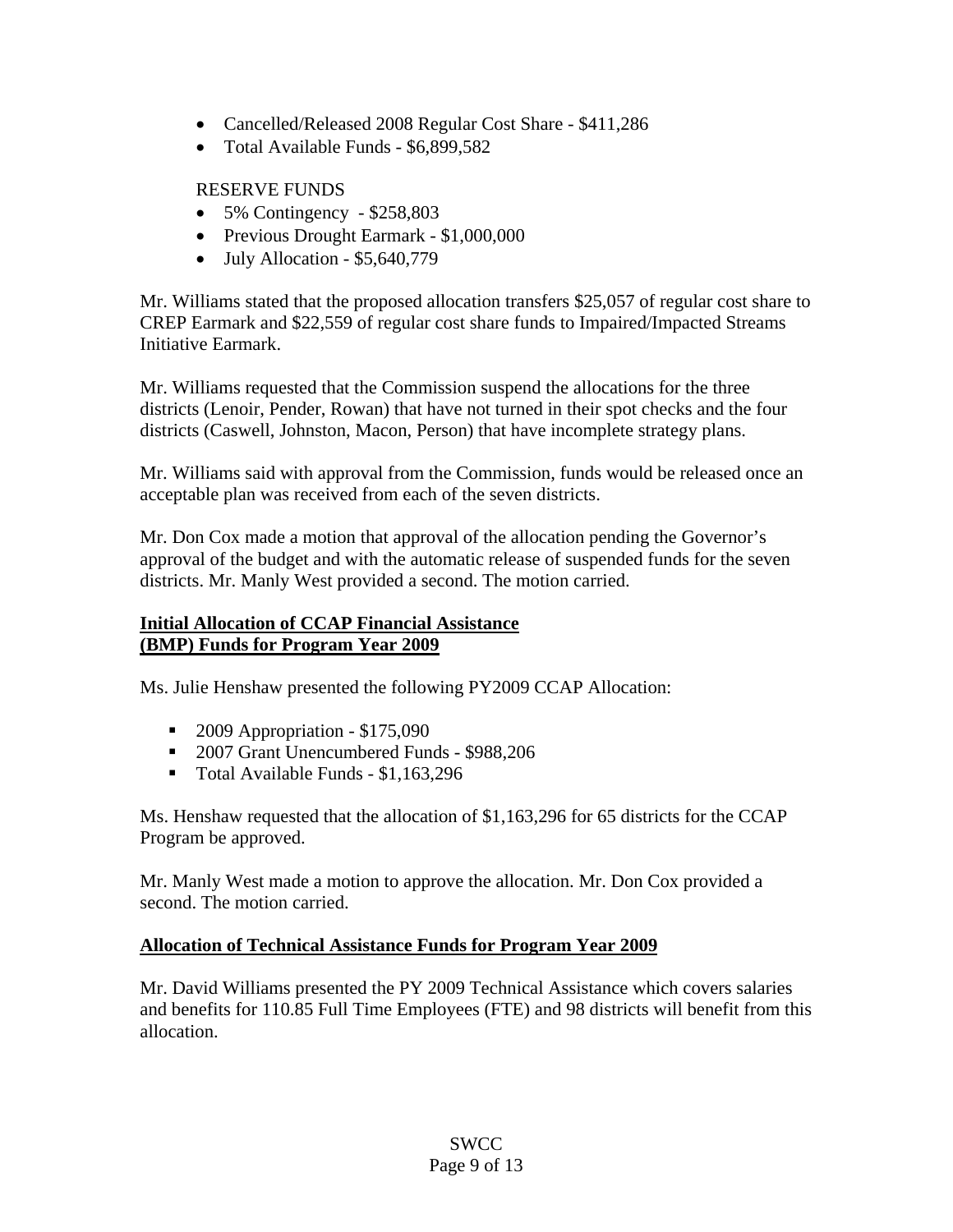The allocations funds are:

- Appropriations  $-$ \$2,448,778
- Non-recurring appropriation \$200,000
- Carry Forward from PY 2007 \$126,878
- Federal 319 Funds  $$151,876$
- NRCS funds  $$15,782$
- $\blacksquare$  Total \$2,943,314

The proposal would add a technician to Harnett County. Greene County will not be filling their position.

Mr. Williams stated that the division is proposing an increase of the cap to \$1,000 on salaries and benefits - \$25,500. Operating expenses of \$1,675 per FTE is also proposed.

Mr. Williams added that \$22,000 was retained to the contract for Certified Conservation Planner Training for District Employees.

Mr. Richard Smith made a motion to approve this allocation for technical assistance. Mr. Bill Pickett provided a second. The motion carried.

### **Second Allocation of Drought Response Program (Grant) Funds**

Mr. David Williams reported that in May, an allocation was made in anticipation of what would be available. The Division's contract with the Rural Economic Development Center was signed on June 16 with the following provision regarding allocation of grant funds.

 DSWC will work through the Soil and Water Conservation Commission (SWCC) to allocate available grant cost share funds to local soil and water conservation districts (SWCDs) based on estimates of demand by eligible agricultural producers submitted by SWCDs and on extent to which each district was impacted by the drought in 2007 and 2008.

Mr. Williams said that the allocation previously made in May had to be revised and refigured. He stated that counties were assigned a value to indicate the degree of drought for each week.

The drought impact score and the funding need percentage score were combined to determine a ranking for each county.

Mr. Bobby Stanley made a motion to approve the second allocation for the Drought Response Program. Mr. Richard Smith provided a second and the motion carried.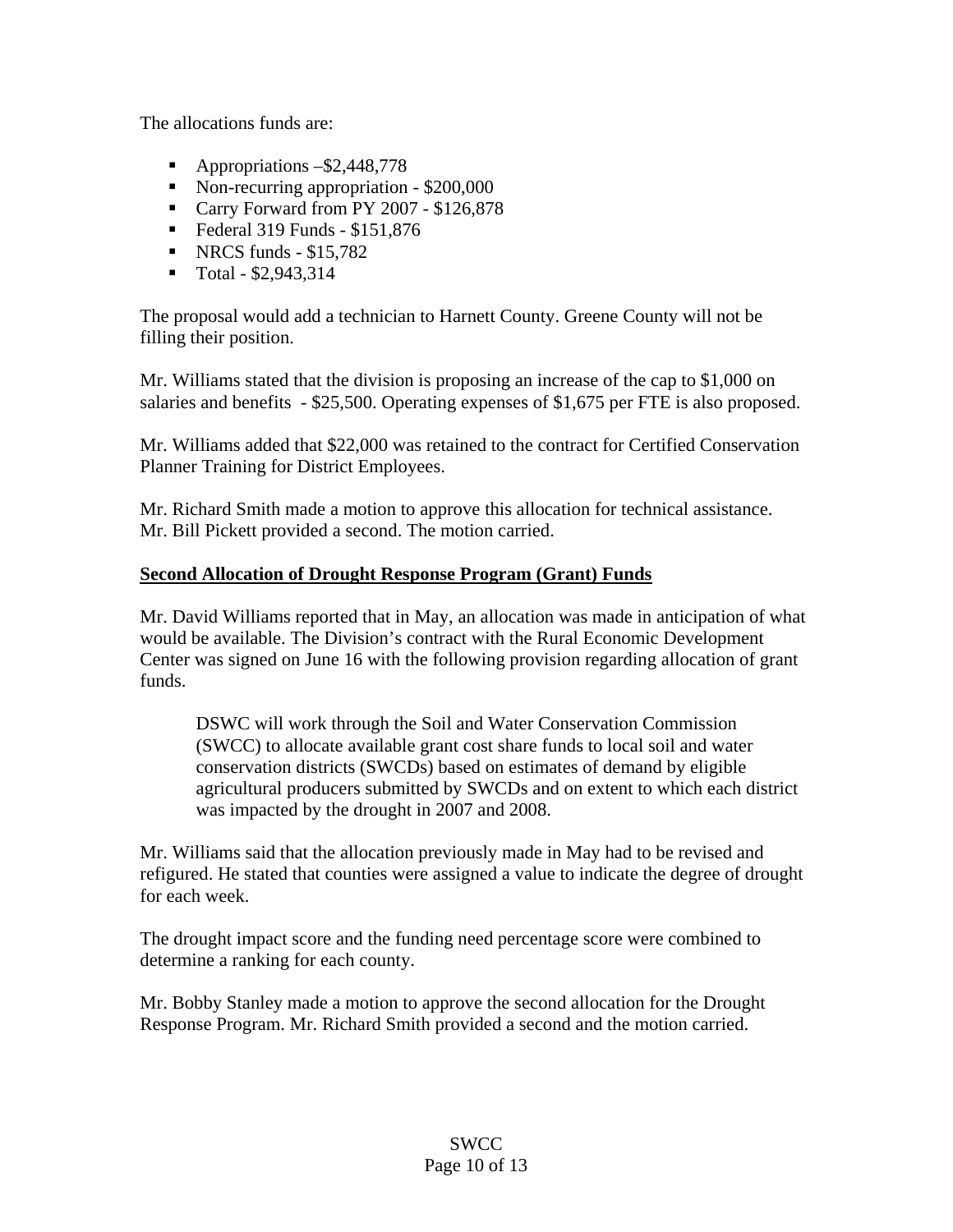## **TRC Recommendations (Average Cost List for the ACSP and BMP Modifications)**

Mr. David Williams reported that the Technical Review Committee via teleconference met on July 2 and July 7, 2008. The following recommendations are offered for the Commission's consideration.

The TRC recommends the Commission approve modification of the existing cost share practice for Agricultural Pond Renovation and Repair. The current practice requires complete exclusion of livestock in all cases.

The proposed revision would:

- Allow controlled livestock access in cases where it is technically infeasible to provide off-pond livestock watering tanks.
- Remove the requirement for original pond design to be available
- Modify the requirement for engineering approval to allow any individual with the appropriate level of job approval authority for ponds to approve a pond renovation.

Mr. Bobby Stanley offered a motion to approve the proposed revision for Agricultural Pond Renovation and Repair. Mr. Ned Hudson provided a second, and the motion carried.

The TRC recommends the Commission approve modification of the existing cost share practice for Agricultural Water Supply Pond. The modification would modify the requirement for engineering approval to allow any individual with the appropriate level of job approval authority for ponds to approve a pond.

Mr. Richard Smith made a motion to approve the modification to modify the requirement for engineering approval. Mr. Manly West provided a second. The motion carried.

The TRC recommends the Commission approve Conservation Irrigation Conversion as a new cost share practice for the Drought Response Program. This practice would provide cost share to assist modification of existing overhead spray irrigation systems to increase the efficiency and uniformity of irrigation water application.

Mr. Ned Hudson offered a motion to approve Conservation Irrigation Conversion as a new cost share practice. Mr. Bobby Stanley provided a second, and the motion carried.

The TRC recommends that the Commission approve the proposed modifications of the adjusted current cost share average costs.

Mr. Manly West made a motion that the proposed current cost share average costs be adopted. Mr. Bill Pickett provided a second, and the motion carried.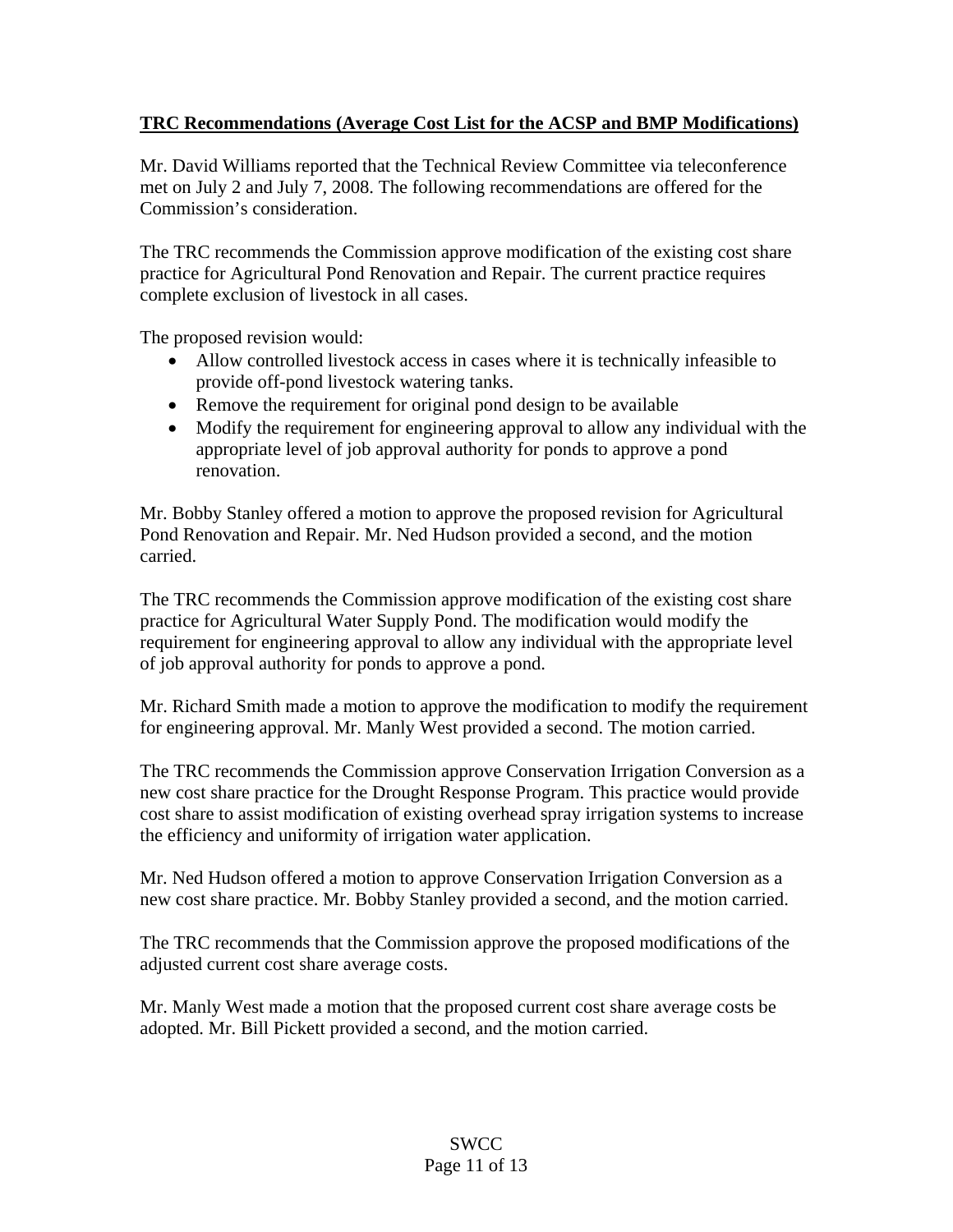## **Approval of the 2009 ACSP Detailed Implementation Plan**

Mr. David Williams reported that this plan is the official authorized list of practices that are eligible for cost share funding. (See attachment.) Mr. Williams noted that item #22 should be corrected to read \$4,200 and not \$3,000.

Mr. Ned Hudson made a motion that the Detailed Implementation Plan for 2009 be approved. Mr. Richard Smith provided a second, and the motion carried.

## **CCAP Average Cost List for Program Year 2009 and BMP Modifications (Cisterns)**

Ms. Julie Henshaw presented the 2009 CCAP Average Costs list. She presented the proposed changes to the following BMPs:

- Backyard rain Garden Bioretention excavation
- Backyard wetland Wetland excavation
- Cisterns –1000 gal. installed, 3000 gal. installed, above 3000 gal. installed, accessories package, shipping charges
- Critical area planting Grading, vegetation (grass)
- Diversion excavation, vegetation (grass)
- Grassed swale vegetation (grass), filter cloth, vegetation mulch, netting and small grain straw
- Pet waste receptacle Cap of  $$600$

Mr. Don Cox motioned that the changes to the CCAP Average Cost List for PY 2009 be approved. Mr. Bill Pickett provided a second and the motion carried.

### **Approval of the 2009 CCAP Detailed Implementation Plan**

Ms. Julie Henshaw reported that the 2009 CCAP Detailed Implementation Plan has no changes.

Mr. Manly West made a motion to approve the 2009 CCAP Detailed Implementation Plan. Mr. Ned Hudson provided a second, and the motion carried.

### **Special Presentation**

Chairman Turlington presented a plaque to Susan Pait for her two years of service with the Division. She will be leaving the Division to work with the Department of Administration.

Chairman Turlington presented a plaque to Lynn Sprague for his work in District Operation. He stated that he wanted to recognize him for the exceptional job he has done and his leadership.